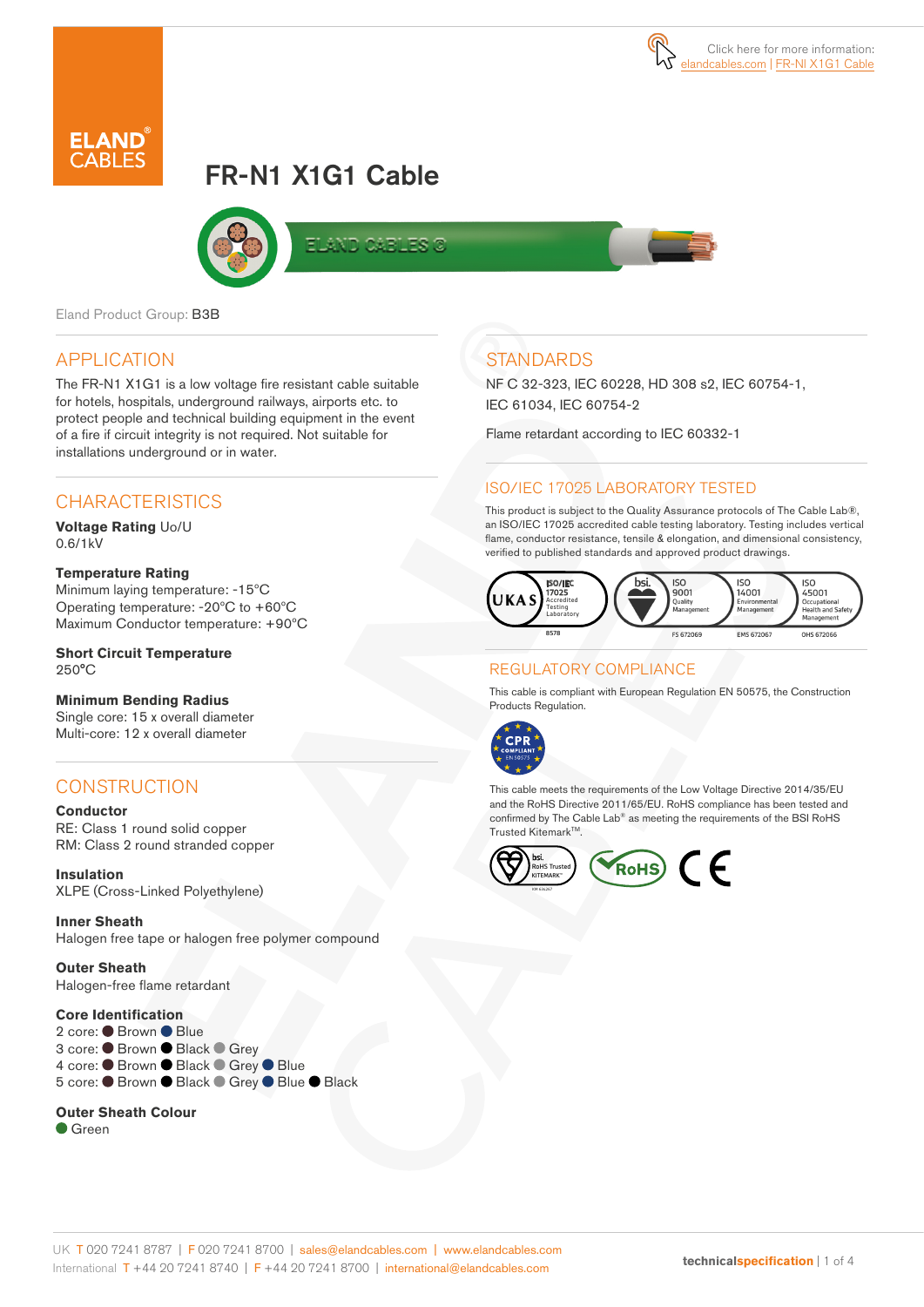

# DIMENSIONS

| ELAND PART NO.    | NO. OF<br>CORES | NOMINAL CROSS SECTIONAL AREA<br>mm <sup>2</sup> | NOMINAL OVERALL DIAMETER<br>mm | NOMINAL WEIGHT<br>kg/km |
|-------------------|-----------------|-------------------------------------------------|--------------------------------|-------------------------|
| B3B01025GN        | $\mathbf{1}$    | 25                                              | 10.4                           | 300                     |
| B3B01035GN        |                 | 35                                              | 11.3                           | 390                     |
| B3B01050GN        | $\mathbf{1}$    | 50                                              | 12.7                           | 510                     |
| B3B01070GN        | $\mathbf{1}$    | 70                                              | 14.5                           | 720                     |
| <b>B3B01095GN</b> | $\mathbf{1}$    | 95                                              | 16.5                           | 975                     |
| B3B01120GN        | 1               | 120                                             | 18.1                           | 1210                    |
| B3B01150GN        | $\mathbf{1}$    | 150                                             | 20                             | 1485                    |
| <b>B3B01185GN</b> | 1               | 185                                             | 22.1                           | 1845                    |
| B3B01240GN        | $\mathbf{1}$    | 240                                             | 24.7                           | 2385                    |
| B3B01300GN        | 1               | 300                                             | 27.5                           | 3005                    |
| B3B020040GN       | $\overline{2}$  | $\overline{4}$                                  | 11                             | 205                     |
| B3B020060GN       | $\mathbf{2}$    | 6                                               | 12.4                           | 270                     |
| B3B02010GN        | $\mathbf{2}$    | 10                                              | 14.1                           | 385                     |
| B3B02016GN        | $\mathbf{2}$    | 16                                              | 16.2                           | 545                     |
| B3B02025GN        | $\mathbf{2}$    | 25                                              | 19.1                           | 805                     |
| B3B02035GN        | $\mathbf{2}$    | 35                                              | 21                             | 1035                    |
| B3B030040GN       | 3               | 4                                               | 11.6                           | 245                     |
| B3B030060GN       | 3               | 6                                               | 13.1                           | 325                     |
| B3B03010GN        | 3               | 10                                              | 14.9                           | 475                     |
| B3B03016GN        | 3               | 16                                              | 17.1                           | 685                     |
| B3B03025GN        | 3               | 25                                              | 20.3                           | 1020                    |
| B3B03035GN        | 3               | 35                                              | 22.4                           | 1335                    |
| B3B03050GN        | 3               | 50                                              | 28                             | 1905                    |
| B3B0350/35GN      | 3               | 50/35                                           | 29.7                           | 2203                    |
| B3B03070GN        | 3               | 70                                              | 32.1                           | 2650                    |
| B3B0370/50GN      | 3               | 70/50                                           | 34.2                           | 3105                    |
| B3B03095GN        | 3               | 95                                              | 36.2                           | 3545                    |
| B3B03095/50GN     | 3               | 95/50                                           | 37.7                           | 3950                    |
| B3B03120GN        | 3               | 120                                             | 39.8                           | 4380                    |
| B3B03120/70GN     | 3               | 120/70                                          | 41.9                           | 4995                    |
| <b>B3B03150GN</b> | 3               | 150                                             | 20                             | 1485                    |
| B3B03150/70GN     | З               | 150/70                                          | 45.2                           | 5905                    |
| B3B03185GN        | 3               | 185                                             | 48.6                           | 6660                    |
| B3B03185/70GN     | 3               | 185/70                                          | 49.4                           | 7150                    |
| B3B03240GN        | 3               | 240                                             | 54.2                           | 8555                    |
| B3B03240/95GN     | 3               | 240/95                                          | 55.2                           | 9250                    |
| B3B03300GN        | 3               | 300                                             | 59.9                           | 10700                   |
| B3B040040GN       | 4               | 4                                               | 12.6                           | 290                     |
| B3B040060GN       | $\overline{4}$  | 6                                               | 14.2                           | 390                     |
| B3B04010GN        | 4               | 10                                              | 16.3                           | 585                     |
| B3B04016GN        | $\overline{4}$  | 16                                              | 18.5                           | 845                     |
| B3B04025GN        | 4               | 25                                              | 22.3                           | 1285                    |
| B3B04035GN        | $\overline{4}$  | 35                                              | 24.8                           | 1700                    |
| B3B04050GN        | 4               | 50                                              | 30.8                           | 2405                    |
| B3B04070GN        | $\overline{4}$  | 70                                              | 35.3                           | 3365                    |
| B3B04095GN        | 4               | 95                                              | 39.9                           | 4505                    |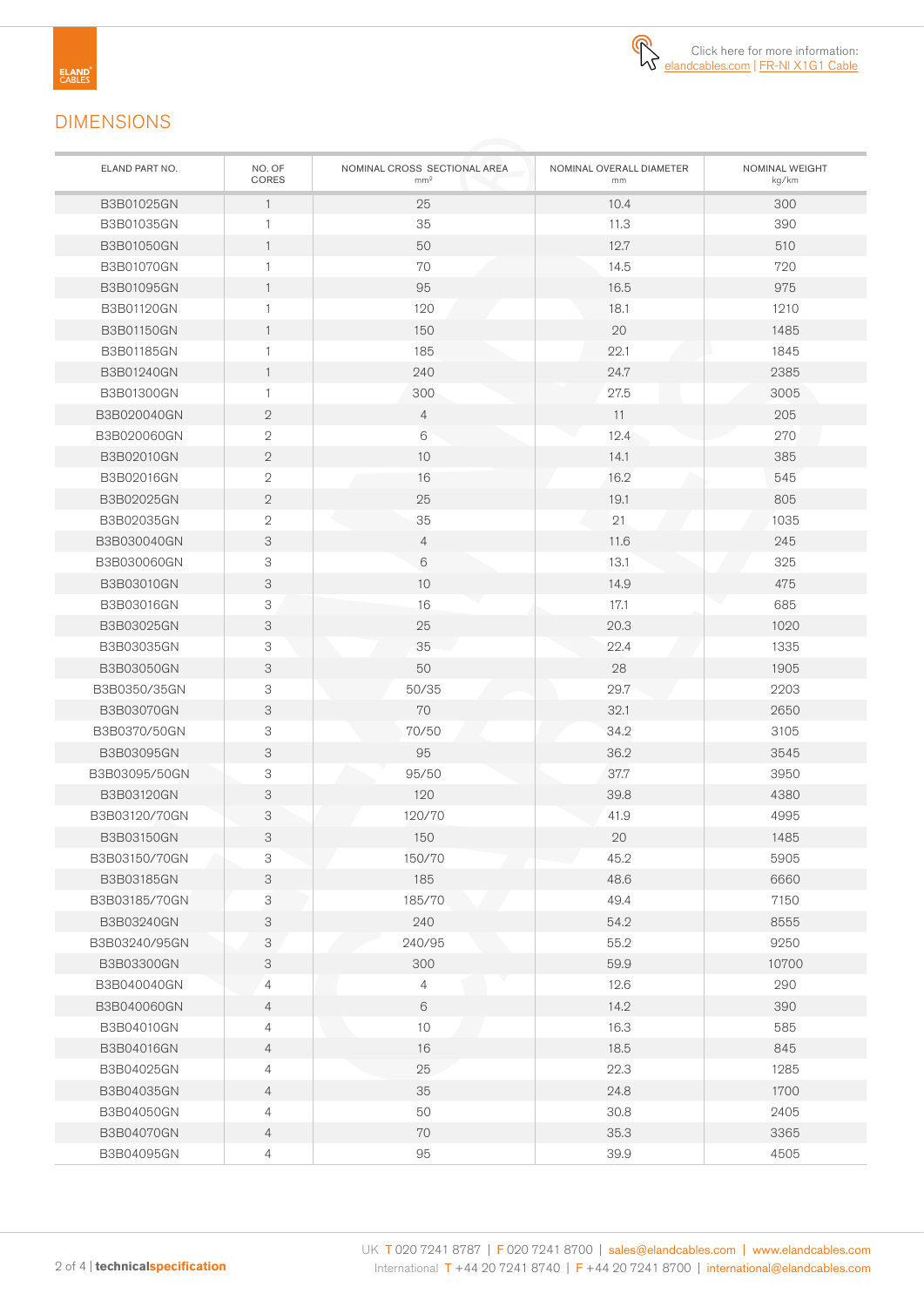

# DIMENSIONS

| ELAND PART NO. | NO. OF<br><b>CORES</b> | NOMINAL CROSS SECTIONAL AREA<br>mm <sup>2</sup> | NOMINAL OVERALL DIAMETER<br>mm | <b>NOMINAL WEIGHT</b><br>kg/km |
|----------------|------------------------|-------------------------------------------------|--------------------------------|--------------------------------|
| B3B04120GN     | 4                      | 120                                             | 44.1                           | 5605                           |
| B3B04150GN     | 4                      | 150                                             | 48.5                           | 6845                           |
| B3B04185GN     | $\overline{4}$         | 185                                             | 53.9                           | 8530                           |
| B3B04240GN     | $\overline{4}$         | 240                                             | 60.1                           | 10970                          |
| B3B04300GN     | $\overline{4}$         | 300                                             | 66.7                           | 13770                          |
| B3B050040GN    | 5                      | 4                                               | 13.6                           | 355                            |
| B3B050060GN    | 5                      | 6                                               | 15.5                           | 475                            |
| B3B05010GN     | 5                      | 10                                              | 17.8                           | 715                            |
| B3B05016GN     | 5                      | 16                                              | 20.3                           | 1035                           |
| B3B05025GN     | 5                      | 25                                              | 24.5                           | 1580                           |

## ELECTRICAL CHARACTERISTICS

| NO. OF<br>CORES           | NOMINAL CROSS<br>SECTIONAL AREA<br>mm <sup>2</sup> | CURRENT CARRYING CAPACITY<br>Α |                                       | MAXIMUM CONDUCTOR<br>RESISTANCE AT 20°C |
|---------------------------|----------------------------------------------------|--------------------------------|---------------------------------------|-----------------------------------------|
|                           |                                                    | IN GROUND                      | $\ensuremath{\mathsf{IN}}\xspace$ AIR | $\Omega$ /km                            |
| $\mathbf{1}$              | 25                                                 | 128                            | 116                                   | 0.727                                   |
| 1                         | 35                                                 | 155                            | 144                                   | 0.524                                   |
| $\mathbf{1}$              | 50                                                 | 183                            | 175                                   | 0.387                                   |
| $\mathbf{1}$              | 70                                                 | 224                            | 224                                   | 0.268                                   |
| $\mathbf{1}$              | 95                                                 | 265                            | 271                                   | 0.193                                   |
| $\mathbf{1}$              | 120                                                | 302                            | 314                                   | 0.153                                   |
| $\mathbf{1}$              | 150                                                | 342                            | 363                                   | 0.124                                   |
| $\mathbf{1}$              | 185                                                | 320                            | 391                                   | 0.099                                   |
| $\mathbf{1}$              | 240                                                | 442                            | 490                                   | 0.075                                   |
| $\mathbf{1}$              | 300                                                | 500                            | 563                                   | 0.060                                   |
| $\sqrt{2}$                | $\overline{4}$                                     | 46                             | 45                                    | 4.61                                    |
| $\sqrt{2}$                | $\,6\,$                                            | 58                             | 57                                    | 3.08                                    |
| $\overline{2}$            | $10$                                               | 77                             | 79                                    | 1.83                                    |
| $\sqrt{2}$                | 16                                                 | 100                            | 105                                   | 1.15                                    |
| $\sqrt{2}$                | $25\,$                                             | 128                            | 123                                   | 0.727                                   |
| $\sqrt{2}$                | 35                                                 | 154                            | 154                                   | 0.524                                   |
| $\ensuremath{\mathsf{3}}$ | $\overline{4}$                                     | 38                             | 36                                    | 4.61                                    |
| 3                         | 6                                                  | 48                             | 46                                    | 3.08                                    |
| $\ensuremath{\mathsf{3}}$ | $10$                                               | 64                             | 65                                    | 1.83                                    |
| $\ensuremath{\mathsf{3}}$ | 16                                                 | 82                             | 87                                    | 1.15                                    |
| $\ensuremath{\mathsf{3}}$ | $25\,$                                             | 106                            | $110$                                 | 0.727                                   |
| $\ensuremath{\mathsf{3}}$ | 35                                                 | 129                            | 137                                   | 0.524                                   |
| $\ensuremath{\mathsf{3}}$ | 50                                                 | 152                            | 167                                   | 0.387                                   |
| $\ensuremath{\mathsf{3}}$ | 50/35                                              | 152                            | 167                                   | 0.387                                   |
| $\ensuremath{\mathsf{3}}$ | 70                                                 | 187                            | 214                                   | 0.268                                   |
| $\ensuremath{\mathsf{3}}$ | 70/50                                              | 187                            | 214                                   | 0.268                                   |
| $\ensuremath{\mathsf{3}}$ | 95                                                 | 222                            | 259                                   | 0.193                                   |
| $\ensuremath{\mathsf{3}}$ | 95/50                                              | 222                            | 259                                   | 0.193                                   |
| 3                         | 120                                                | 253                            | 301                                   | 0.153                                   |
| $\ensuremath{\mathsf{3}}$ | 120/70                                             | 253                            | 301                                   | 0.153                                   |